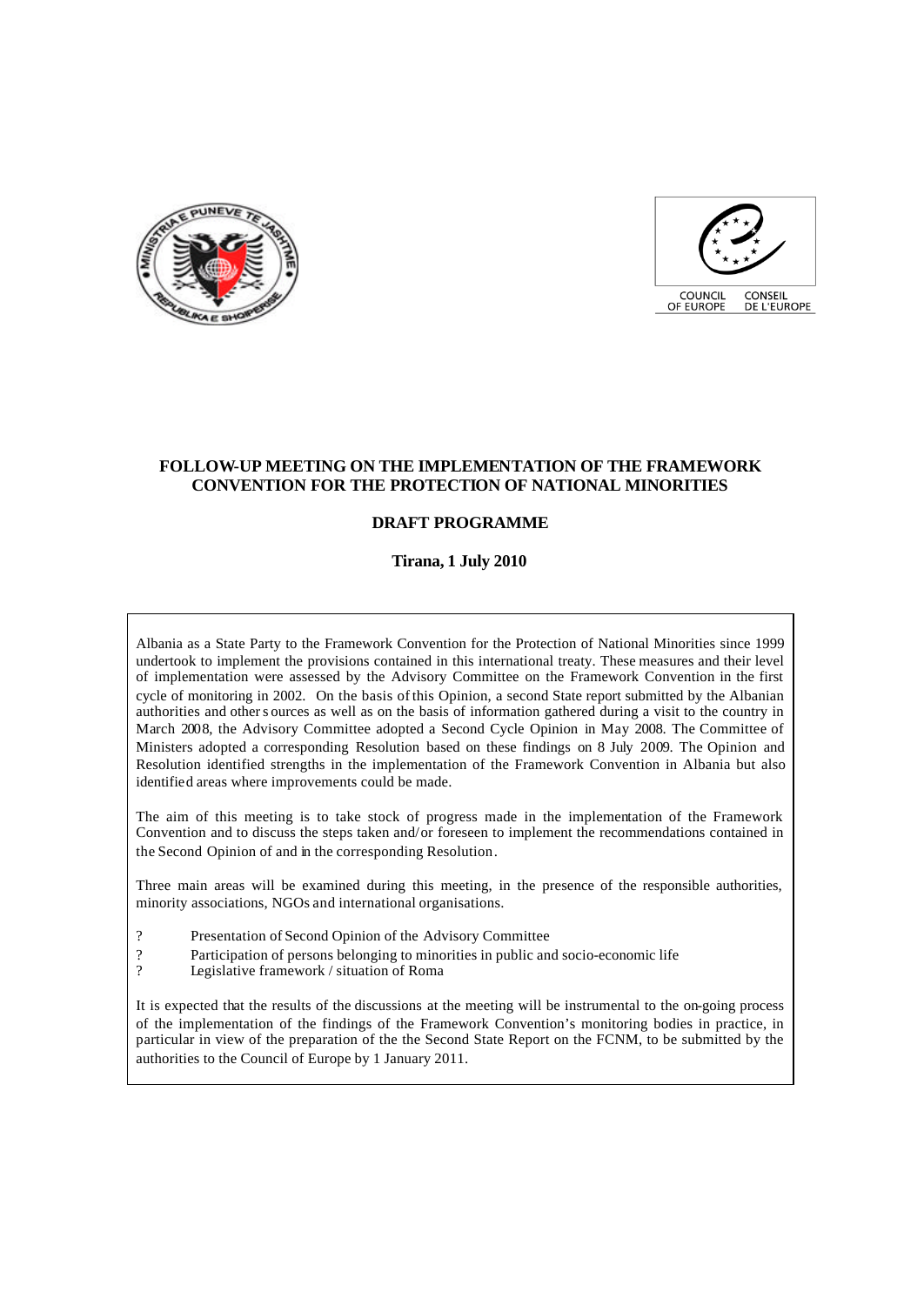#### **Thursday 1 July 2010**

#### **9:00-9:30 Registration of participants**

#### **9:30- 9:45 Opening of the seminar**  Representative of the Albanian Government Council of Europe

### **9:45-11:00**

### **GENERAL EVALUATION SESSION**

- Chair: Representative of the Albanian Government (tbc)
- **9:45 -10:15 Overview of the main findings of the Advisory Committee's Opinion on the implementation of the FCNM in Albania** Ms Ilze Brands Kehris, 1<sup>st</sup> Vice President of the Advisory Committee on the Framework Convention
- **10:15-10:30 Response of the Albanian Government to the findings of the Advisory Committee**  Representative of the Albanian Gove rnment
- **10:30-11:00 General discussion (open to the floor)**
- 11:00-11:15 Coffee break

#### **11:00-13:00**

## **THEME 1 -PARTICIPATION OF PERSONS BELONGING TO NATIONAL MINORITIES IN PUBLIC AND SOCIO-ECONOMIC LIFE**

Chair: Representative of the Albanian Government (tbc)

**11:15-12:00 Participation of minorities in public life : current situation and prospect for change**

Comments by a representative of the Albanian Government Comments by representatives of national minorities

Issues to be discussed:

- …
- …
- **12:00-13:00 Monitoring economic and social participation of minorities: the issue of ethnic statistical data** Comments by a representative of the Albanian Government /INSTAT Comments by Council of Europe